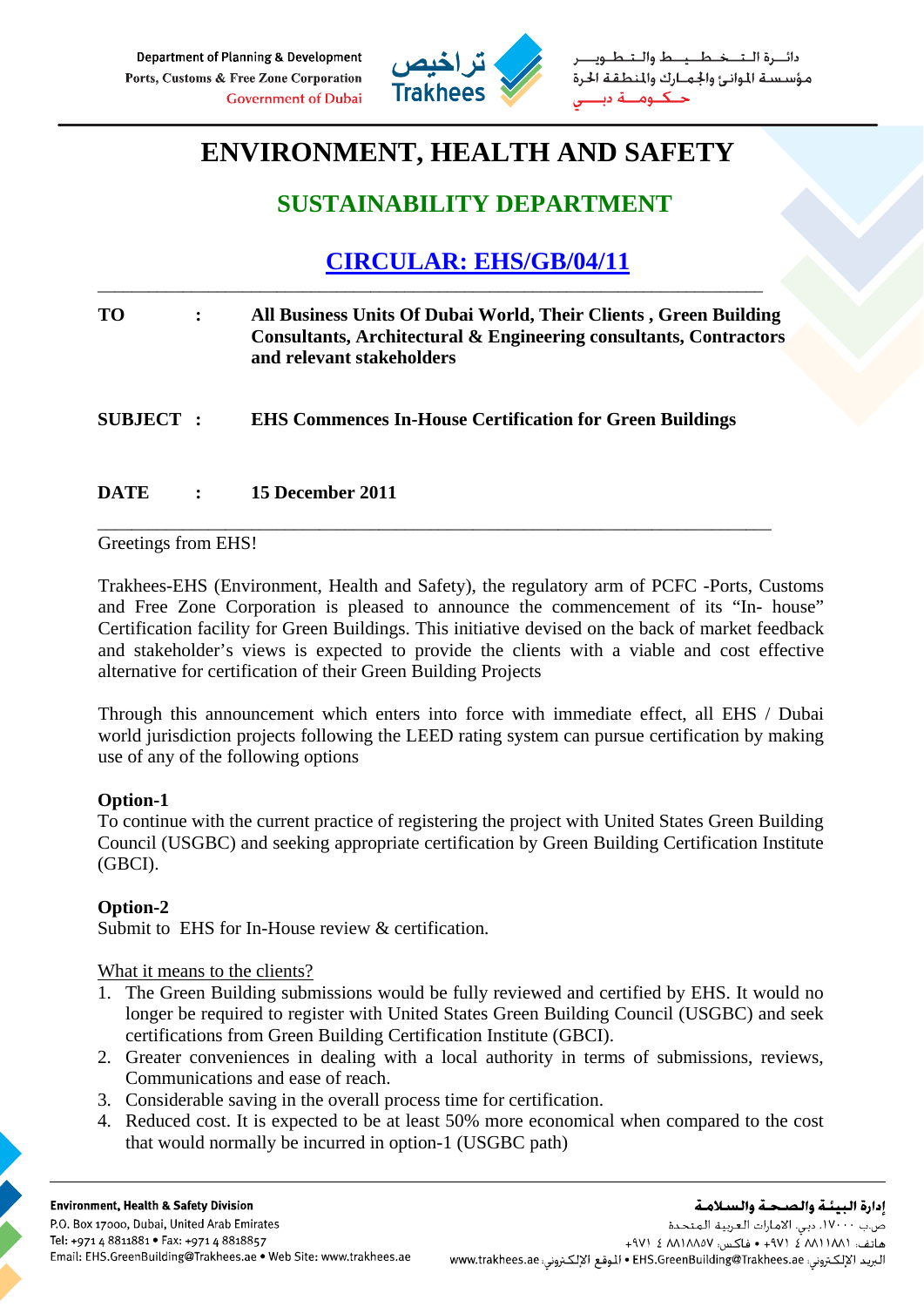

#### **Note**

- 1. In-House certification is applicable ONLY for projects following the EHS Regulation GB 4.0 (LEED rating system)
- 2. This process does not affect any of the existing EHS processes or submission requirements.
- 3. The clients are expected to notify EHS in advance (during NOC-BP submissions) on the options they would pursue, for records and appropriate treatment of the project by EHS
- 4. It is purely the prerogative of the stakeholders to pursue LEED certification from GBCI should they wish to do so. EHS In-House certification facility does not deter / influence their choices.

#### *A short briefing note is attached with this circular for your reference.*

EHS would shortly be releasing the procedure detailing the certification process and it's interlinks with NOC-BP and NOC-BCC application procedures.

It is also planned to conduct face to face sessions with key holders in order to strengthen the awareness on this initiative and clarify any doubts that they would have on the processes.

*This notification is applicable to all new projects and will not impact the existing projects that have already been subject to Green building review under the current regulations*.

*However should the clients prefer to exercise the In-House certification facility for any of their on going projects, they should submit an application to EHS with relevant particulars including specific justification. EHS would review the application with due consideration of the merits of the case and provide appropriate response for further action.* 

EHS-Trakhees is committed to providing quality regulatory services to our business units and clients in protecting the environment, human health and safety . As always, we look forward to your cooperation, support and a very successful working relationship.

Should you have any queries, please feel free to approach the Green Buildings department or contact us at EHS.GreenBuilding@trakhees.ae

Regards,

DeDathe

**P.R.Jagannathan**  Sustainability Manager Trakhees - Environment, Health & Safety Ports, Customs and Free Zone Corporation

Encl : Announcement Slides

cc: Amin Al Mulla – Chief Operating Officer, EHS-Trakhees

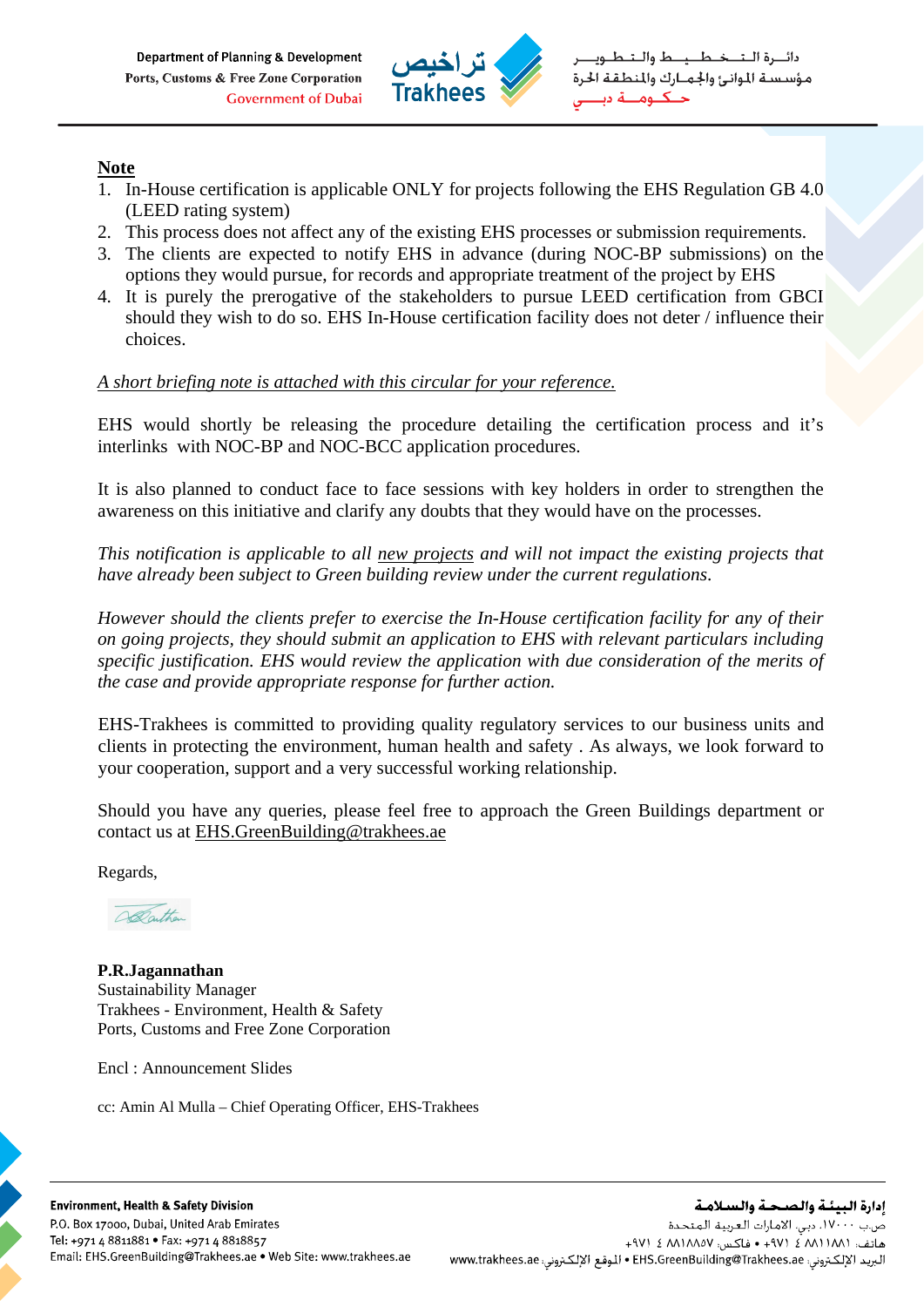**Department of Planning & Development** Ports, Customs & Free Zone Corporation **Government of Dubai** 



دائيرة التخطيط والتطو مؤسسة الموانئ والجمارك والمنطقة الحرة

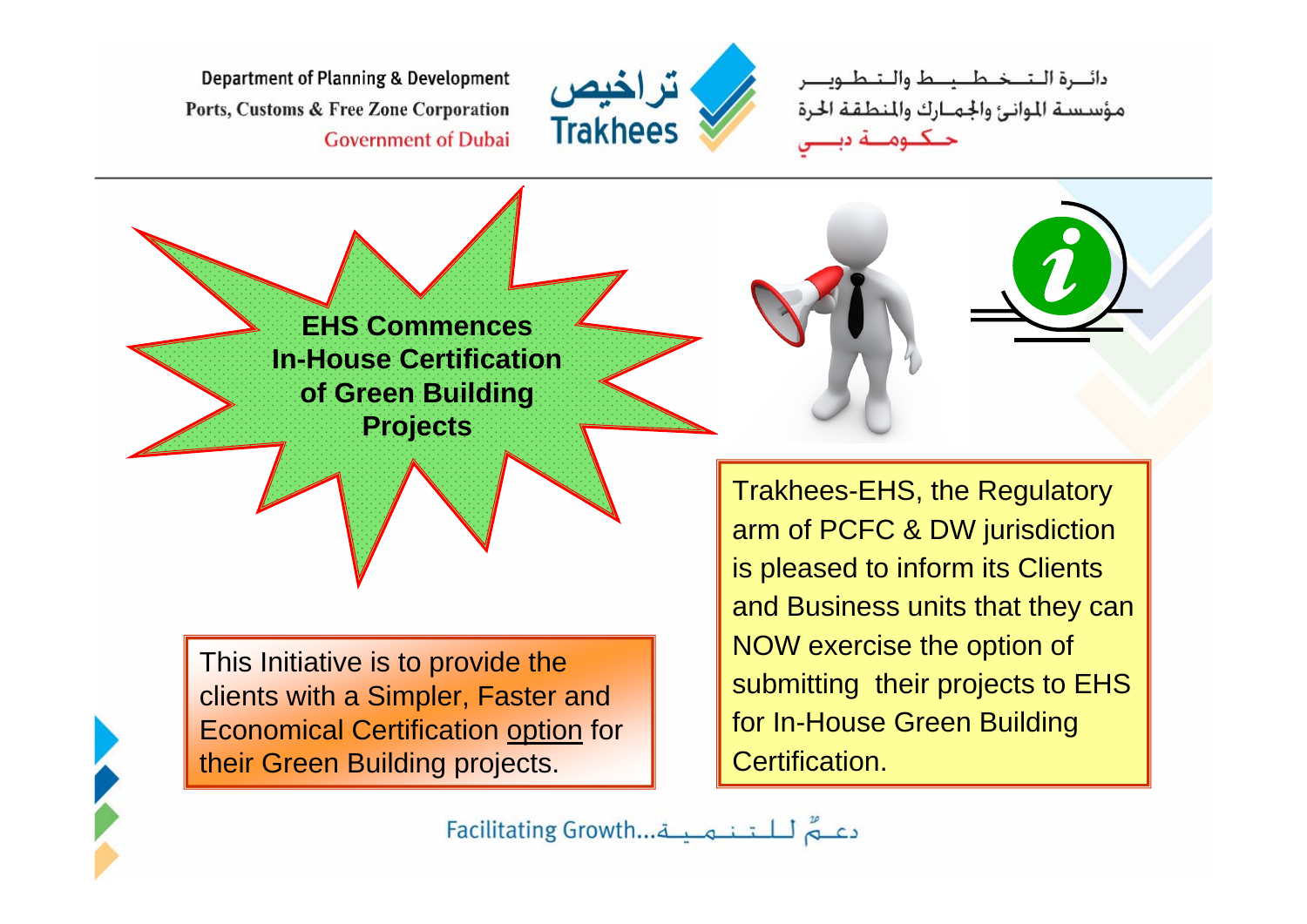**Department of Planning & Development** Ports, Customs & Free Zone Corporation **Government of Dubai** 



دائـــرة الــتـــخــطــــــط والــتـطـ .<br>مؤسسة الموانئ والجمـارك والمنطقة الح

# What it means for the client?

- An Option to seek local certification (EHS) in place of USGBC / GBCI Certification.
- Ease and Convenience in Submissions (locally based)
- Benefits in terms of communications & response mechanisms.
- All Submissions and Reviews by EHS In-house team.
- Quicker Review Process. Saves time
- Certification by EHS
- Simplified and Reduced Cost (At least 50% Less..)